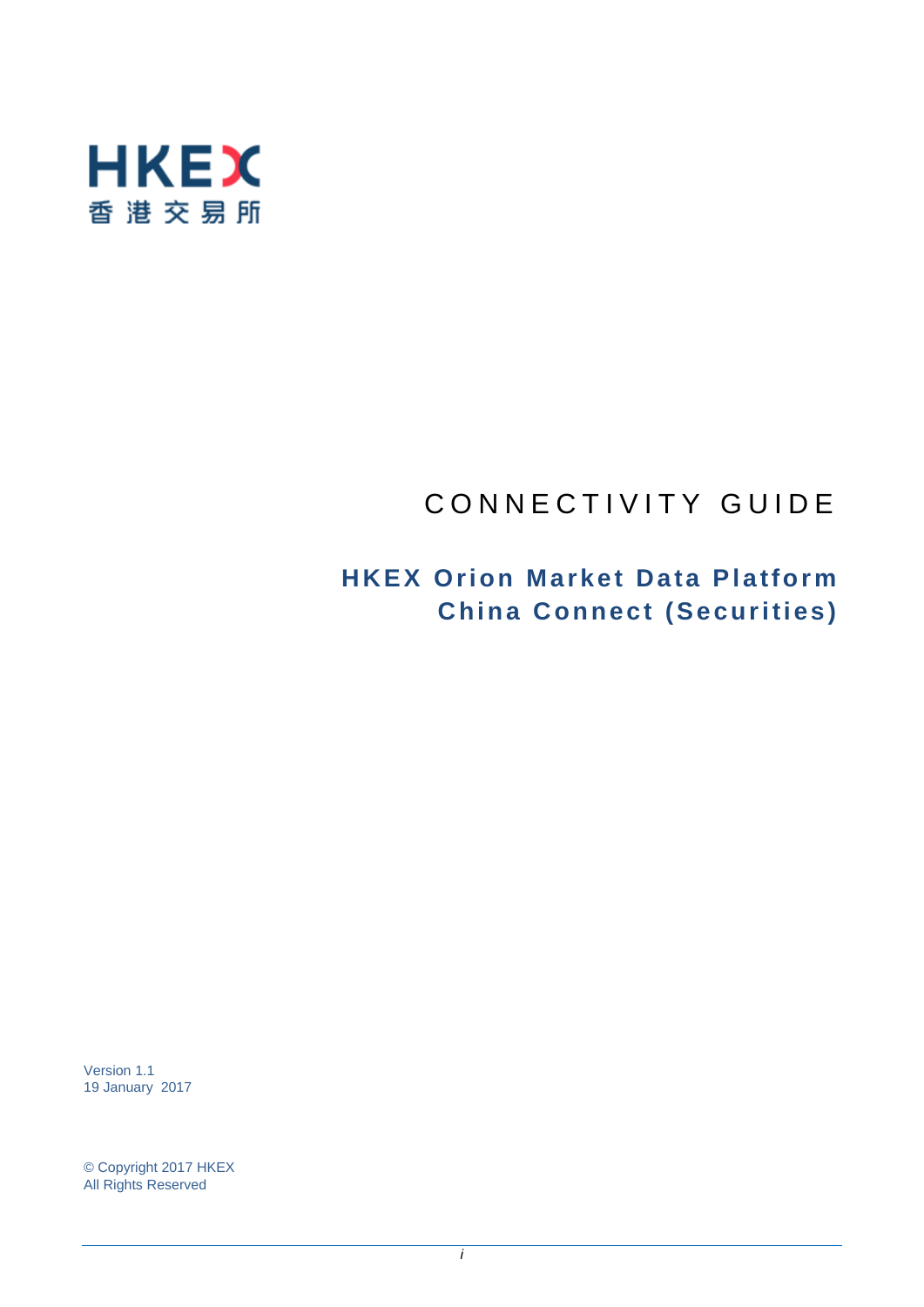## **DOCUMENT HISTORY**

| <b>Document</b><br><b>Version</b> | <b>Date</b> | <b>Change Description</b>                                                                                                                                                                              |
|-----------------------------------|-------------|--------------------------------------------------------------------------------------------------------------------------------------------------------------------------------------------------------|
| 1.0                               | 13 Dec 2016 | <b>First Distribution Version</b>                                                                                                                                                                      |
| 1.1                               | 19 Jan 2017 | Revised Edition with the following updates<br>Revised Connectivity Details for Readiness test and End-to-End<br>Revised the Channel ID of DR channel<br>Revised Short name for Shanghai Stock Exchange |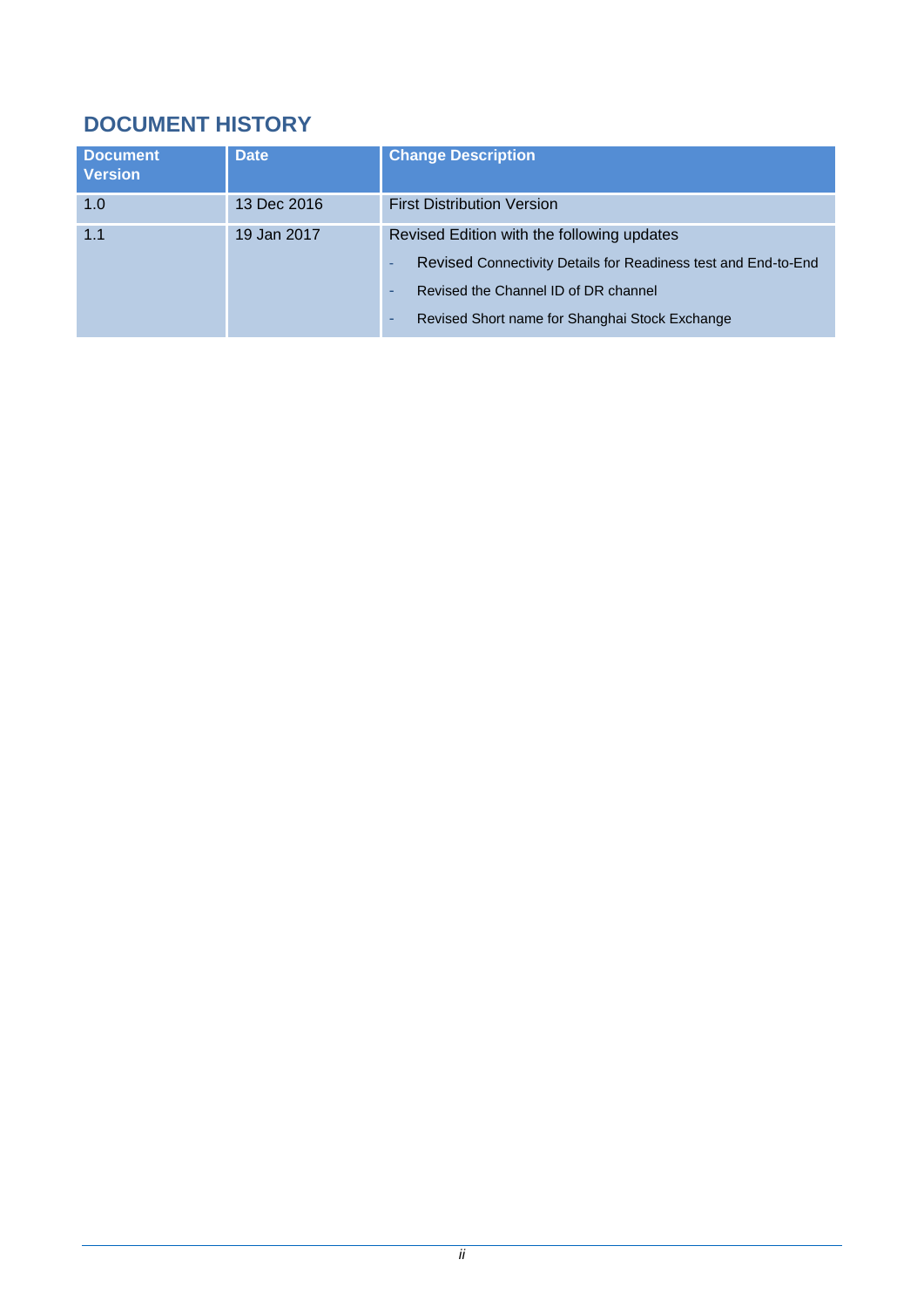## **Contents**

| $\mathbf{1}$ . |       |  |
|----------------|-------|--|
| 2.             |       |  |
| 2.1            |       |  |
|                | 2.1.1 |  |
|                | 2.1.2 |  |
|                | 2.1.3 |  |
| 2.2            |       |  |
|                | 2.2.1 |  |
|                | 2.2.2 |  |
|                | 2.2.3 |  |
| 2.3            |       |  |
|                | 2.3.1 |  |
|                | 2.3.2 |  |
|                | 2.3.3 |  |
| 2.4            |       |  |
| 3.             |       |  |
| 3.1            |       |  |
| 3.2            |       |  |
| 3.3            |       |  |
| 3.4            |       |  |
| 4.             |       |  |
| 4.1            |       |  |
| 4.2            |       |  |
|                | 4.2.1 |  |
|                | 4.2.2 |  |
|                |       |  |
|                |       |  |
|                |       |  |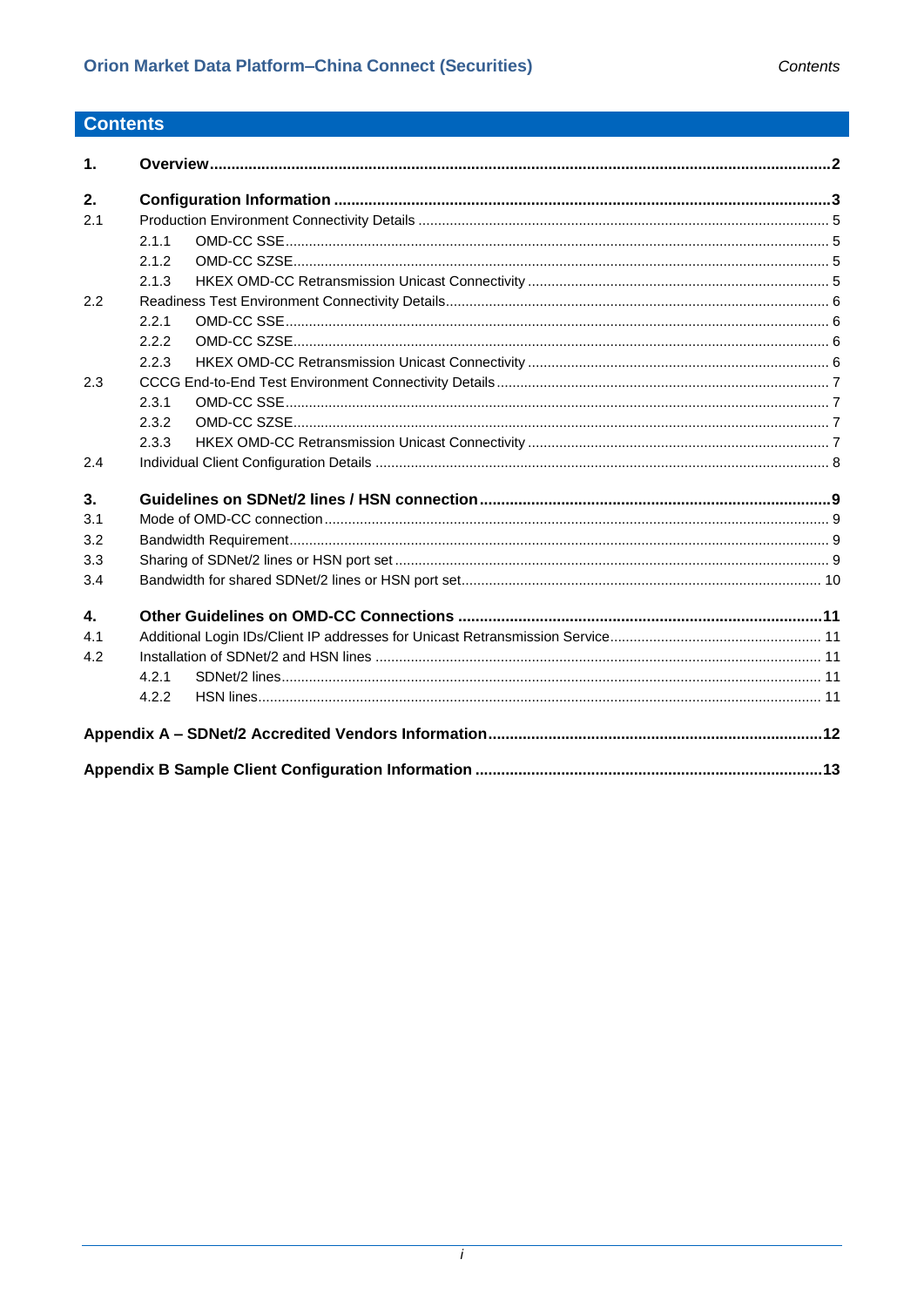## <span id="page-3-0"></span>**1. Overview**

This document aims to provide network configuration information and guidance to assist information vendors and end-users ("clients") in setting up their networks for making connection to testing and production environments for Orion Market Data Platform – China Connect (Securities) (OMD-CC).

This document contains:

- Configuration information, i.e. IP addresses of the channels assigned for each of the OMD-CC datafeed products in OMD-CC Production environment and Open/Readiness Test + CCCG End-to-End Test environment
- Guidelines / policies for SDNet/2 and HSN connection

OMD-CC testing environment is available to serve different purposes:

- i. for clients to perform Readiness Test on OMD-CC so as to enable them to test the full capability of their OMD-CC feed handler.
- ii. for Exchange Participants (EPs) to perform the **End-to-End** Test on the HKEX China Connect Central Gateway (CCCG), to facilitate loop test (input order and receive market data) by CCCG EPs who plan to receive market data via direct connection to OMD-CC.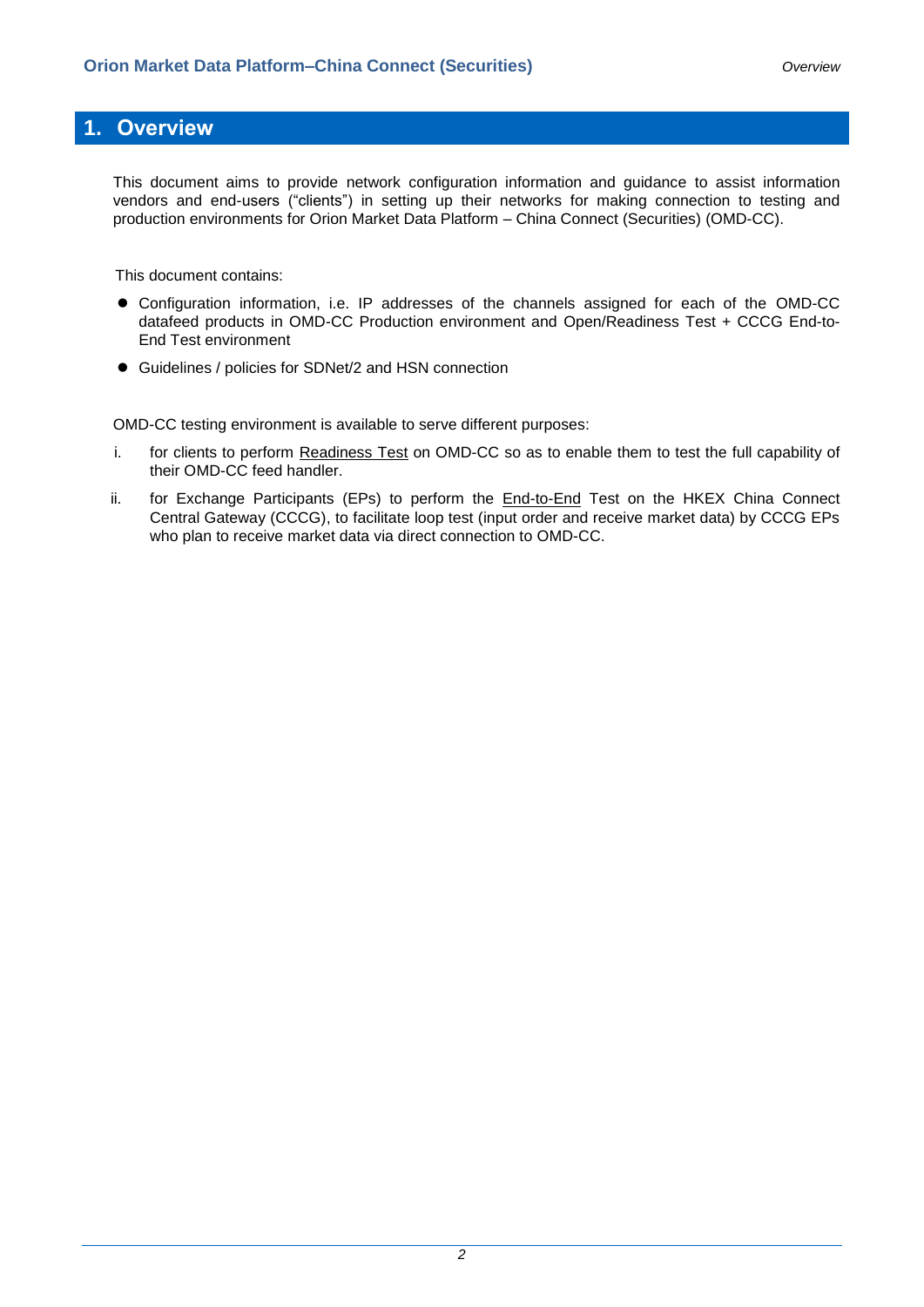## <span id="page-4-0"></span>**2. Configuration Information**

OMD-CC adopts multicast transmission protocol for real-time data transmission with retransmission recovery service running on Unicast. Clients are required to set correct network configurations in order to establish proper connection to the corresponding OMD-CC multicast server and retransmission server. Below is a sample connection diagram which provides an overview of SDNet/2 network connection to OMD-CC for reference.



For OMD-CC connection via SDNet/2, a client system has to set up routing to the HKEX host subnets as the diagram depicted. To receive multicast stream, IGMP version 2 is employed at the SDNet/2 routers to query the multicast groups which the client system subscribes. The client system should enable the IGMP function and issue join messages to the SDNet/2 routers for the entitled multicast groups.

For OMD-CC connection by co-location at HKEX Host Data Centre (HDC), clients are required to provide their own routers to connect to the HKEX network. The protocols used in HDC network are BGP4 and Multicast PIM sparse mode. For details, please refer to the Interface Specification on Connectivity Services and Timing Service of HKEX Hosting or contact HKEX Hosting Services team via email [hostingservices@hkex.com.hk](mailto:hostingservices@hkex.com.hk) .

Since the physical speed of an SDNet/2 circuit is 1Gbps, therefore, the interface of a client end LAN switch and client end servers have to be 1Gbps in order to prevent packet drops of multicast packet burst. To connect with SDNet/2 routers, interface of the LAN switch should be configured with speed as "autosense" and duplex mode as "auto-sense" and "auto-negotiation". Then, when the link comes up, the corresponding interface of the LAN switch should learn 1Gbps and full duplex.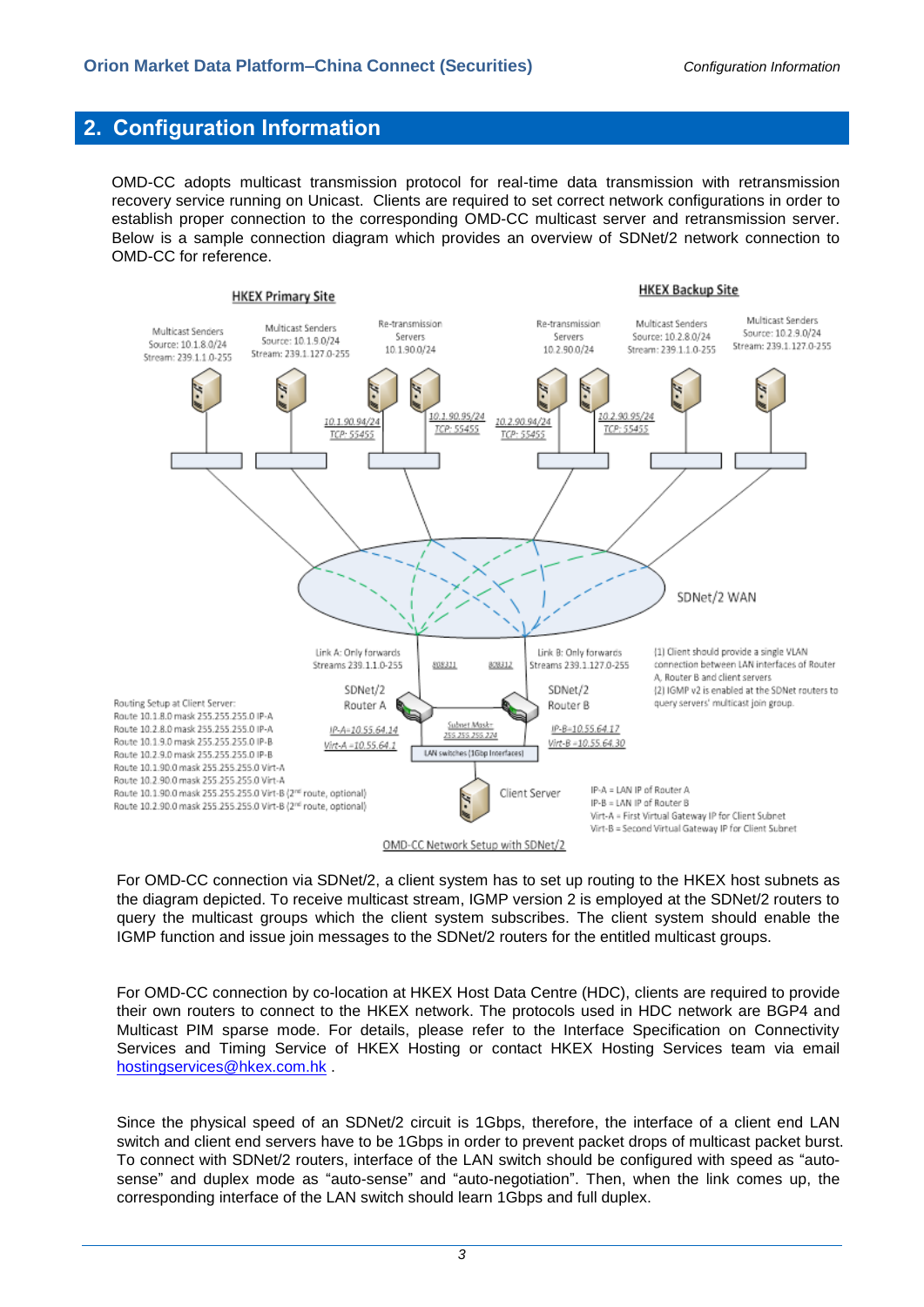The client systems are required to subscribe to the multicast addresses and port IDs for the subscribed OMD-CC products according to multicast channel subscriptions as listed in Section 2.1 for production environment or as listed in Section 2.2 for Open/Readiness Test environment. Clients should not subscribe to other multicast addresses and port IDs not specified in this Connectivity Guide or else it could result in receiving non-OMD-CC packets. Clients should ignore any multicast packets outside the channels subscribed to.

The following 2 subsections 2.1 and 2.2 provide connection details of the OMD-CC Production Environment and OMD-CC Open/Readiness Test + CCCG End-to-End Test Environment respectively.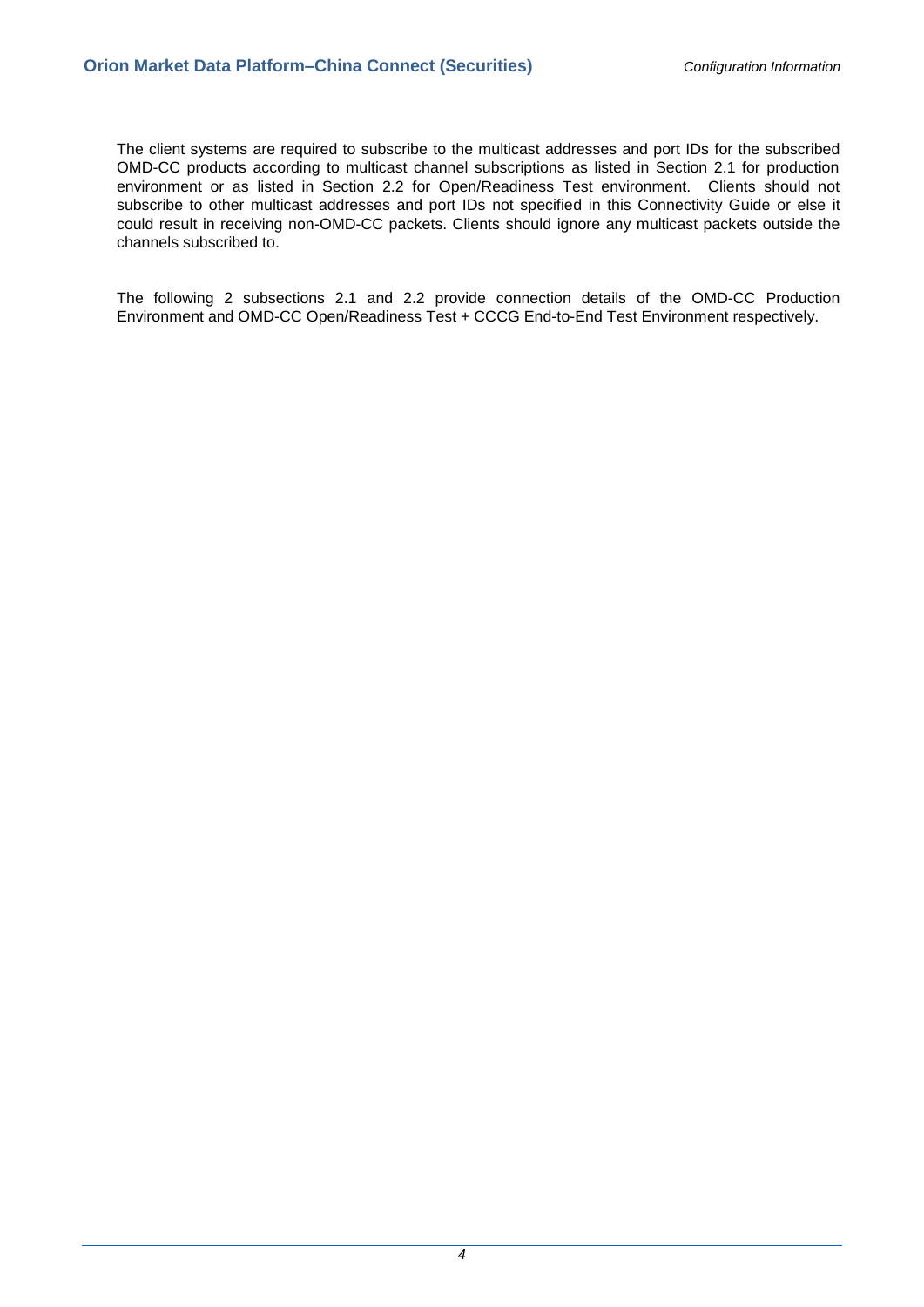#### <span id="page-6-0"></span>**2.1 Production Environment Connectivity Details**

#### <span id="page-6-1"></span>*2.1.1 OMD-CC SSE*

|                                         |                                                                | <b>Real-time Market Data Services</b> |                                                  | <b>Refresh Snapshot Data Services</b> |                                                  |
|-----------------------------------------|----------------------------------------------------------------|---------------------------------------|--------------------------------------------------|---------------------------------------|--------------------------------------------------|
| <b>Multicast Service</b>                | <b>Contents</b>                                                | <b>Channel</b><br>ID                  | <b>Multicast Channel</b><br><b>Subscriptions</b> | <b>Channel</b><br>ID                  | <b>Multicast Channel</b><br><b>Subscriptions</b> |
| <b>Reference Data</b><br><b>Channel</b> | Market Definition (610)<br><b>Security Definition</b><br>(611) | 301                                   | A: 239.1.1.101:51000<br>B: 239.1.127.101:51000   | 801                                   | A: 239.1.1.101:61000<br>B: 239.1.127.101:61000   |
| <b>Status and Price</b><br>Data Channel | Security Status (621)<br>Statistics (660)<br>Top Of Book (655) | 302                                   | A: 239.1.1.101.51001<br>B: 239.1.127.101:51001   | 802                                   | A: 239.1.1.101:61001<br>B: 239.1.127.101:61001   |
| <b>DR Signal</b><br>Channel             | Disaster Recovery<br>Signal (105)                              | 399                                   | A: 239.1.1.105:51008<br>B: 239.1.127.105:51008   |                                       |                                                  |

#### <span id="page-6-2"></span>*2.1.2 OMD-CC SZSE*

|                                         |                                                                |                      | <b>Real-time Market Data Services</b>              |                      | <b>Refresh Snapshot Data Services</b>            |
|-----------------------------------------|----------------------------------------------------------------|----------------------|----------------------------------------------------|----------------------|--------------------------------------------------|
| <b>Multicast Service</b>                | <b>Contents</b>                                                | <b>Channel</b><br>ID | <b>Multicast Channel</b><br><b>Subscriptions</b>   | <b>Channel</b><br>ID | <b>Multicast Channel</b><br><b>Subscriptions</b> |
| Reference Data<br><b>Channel</b>        | Market Definition (610)<br><b>Security Definition</b><br>(611) | 311                  | A: 239.1.1.111:51000<br>B: 239.1.127.111:51000     | 811                  | A: 239.1.1.111:61000<br>B: 239.1.127.111:61000   |
| <b>Status and Price</b><br>Data Channel | Security Status (621)<br>Statistics (660)<br>Top Of Book (655) |                      | 312 A: 239.1.1.111:51001<br>B: 239.1.127.111:51001 | 812                  | A: 239.1.1.111:61001<br>B: 239.1.127.111:61001   |
| <b>DR Signal</b><br>Channel             | <b>Disaster Recovery</b><br>Signal (105)                       | 399                  | A: 239.1.1.105:51008<br>B: 239.1.127.105:51008     |                      |                                                  |

#### <span id="page-6-3"></span>*2.1.3 HKEX OMD-CC Retransmission Unicast Connectivity*

HKEX provides a Retransmission Service to its OMD-CC clients to recover lost multicast packet. Functional details of the Retransmission Service are provided in the Interface Specification. Find below the Unicast Addresses to connect to the OMD-CC Retransmission Servers in **OMD-CC Production Environment**.

| <b>Retransmission Server</b>          | <b>IP Unicast Address</b> |
|---------------------------------------|---------------------------|
| <b>Primary server in primary site</b> | 10.1.90.94:55455          |
| Secondary server in primary site      | 10.1.90.95:55455          |
| <b>Primary server in DR site</b>      | 10.2.90.94:55455          |
| <b>Secondary server in DR site</b>    | 10.2.90.95:55455          |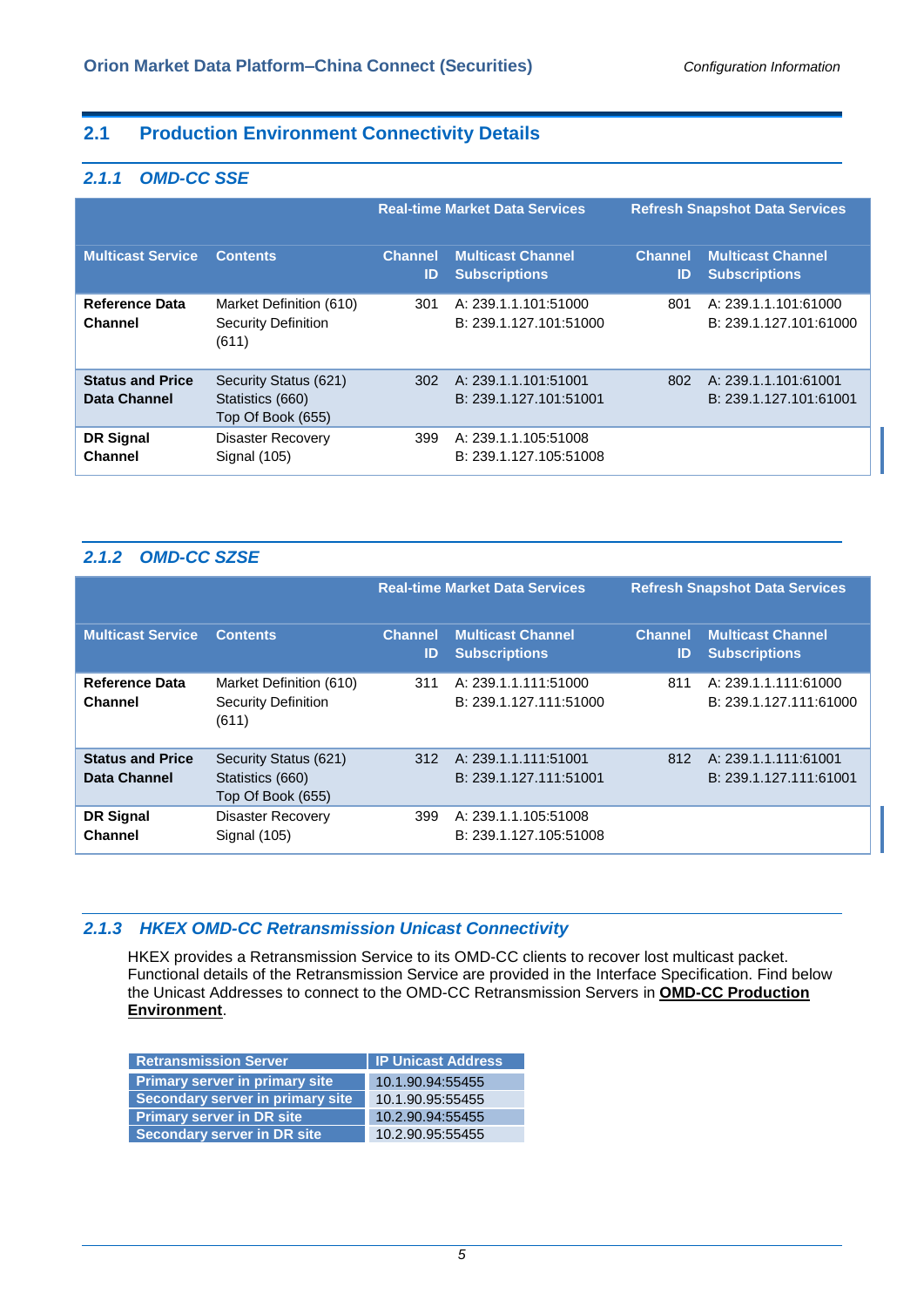#### <span id="page-7-0"></span>**2.2 Readiness Test Environment Connectivity Details**

#### <span id="page-7-1"></span>*2.2.1 OMD-CC SSE*

|                                         |                                                                | <b>Real-time Market Data Services</b> |                                                  | <b>Refresh Snapshot Data Services</b> |                                                  |
|-----------------------------------------|----------------------------------------------------------------|---------------------------------------|--------------------------------------------------|---------------------------------------|--------------------------------------------------|
| <b>Multicast Service</b>                | <b>Contents</b>                                                | <b>Channel</b><br>ID                  | <b>Multicast Channel</b><br><b>Subscriptions</b> | <b>Channel</b><br>ID                  | <b>Multicast Channel</b><br><b>Subscriptions</b> |
| <b>Reference Data</b><br><b>Channel</b> | Market Definition (610)<br><b>Security Definition</b><br>(611) | 301                                   | A: 239.1.1.108:52300<br>B: 239.1.127.108:52300   | 801                                   | A: 239.1.1.108:62300<br>B: 239.1.127.108:62300   |
| <b>Status and Price</b><br>Data Channel | Security Status (621)<br>Statistics (660)<br>Top Of Book (655) | 302                                   | A: 239.1.1.108:52301<br>B: 239.1.127.108:52301   | 802                                   | A: 239.1.1.108.62301<br>B: 239.1.127.108:62301   |
| <b>DR Signal</b><br><b>Channel</b>      | <b>Disaster Recovery</b><br>Signal (105)                       | 399                                   | A: 239.1.1.110:52308<br>B: 239.1.127.110:52308   |                                       |                                                  |

#### <span id="page-7-2"></span>*2.2.2 OMD-CC SZSE*

|                                         |                                                                |                      | <b>Real-time Market Data Services</b>              |                      | <b>Refresh Snapshot Data Services</b>            |
|-----------------------------------------|----------------------------------------------------------------|----------------------|----------------------------------------------------|----------------------|--------------------------------------------------|
| <b>Multicast Service</b>                | <b>Contents</b>                                                | <b>Channel</b><br>ID | <b>Multicast Channel</b><br><b>Subscriptions</b>   | <b>Channel</b><br>ID | <b>Multicast Channel</b><br><b>Subscriptions</b> |
| <b>Reference Data</b><br><b>Channel</b> | Market Definition (610)<br><b>Security Definition</b><br>(611) | 311                  | A: 239.1.1.118:52300<br>B: 239.1.127.118:52300     | 811                  | A: 239.1.1.118:62300<br>B: 239.1.127.118:62300   |
| <b>Status and Price</b><br>Data Channel | Security Status (621)<br>Statistics (660)<br>Top Of Book (655) |                      | 312 A: 239.1.1.118:52301<br>B: 239.1.127.118:52301 | 812                  | A: 239.1.1.118:62301<br>B: 239.1.127.118:62301   |
| <b>DR Signal</b><br>Channel             | <b>Disaster Recovery</b><br>Signal (105)                       | 399                  | A: 239.1.1.110:52308<br>B: 239.1.127.110:52308     |                      |                                                  |

#### <span id="page-7-3"></span>*2.2.3 HKEX OMD-CC Retransmission Unicast Connectivity*

HKEX provides a Retransmission Service to its OMD clients to recover multicast packet loss. Functional details of the Retransmission Service are provided in the Interface Specification. Find below the Unicast Addresses to connect to the OMD Retransmission Servers in **OMD-CC Readiness Test Environment**.

| <b>Retransmission Server IP Unicast Address</b> | <b>I IP Unicast Address</b> |
|-------------------------------------------------|-----------------------------|
| <b>Primary server in primary site</b>           | 10.1.90.41:55655            |
| Secondary server in primary site                | 10.1.90.42:55655            |
| Primary server in DR site                       | 10.2.90.41:55655            |
| <b>Secondary server in DR site</b>              | 10.2.90.42:55655            |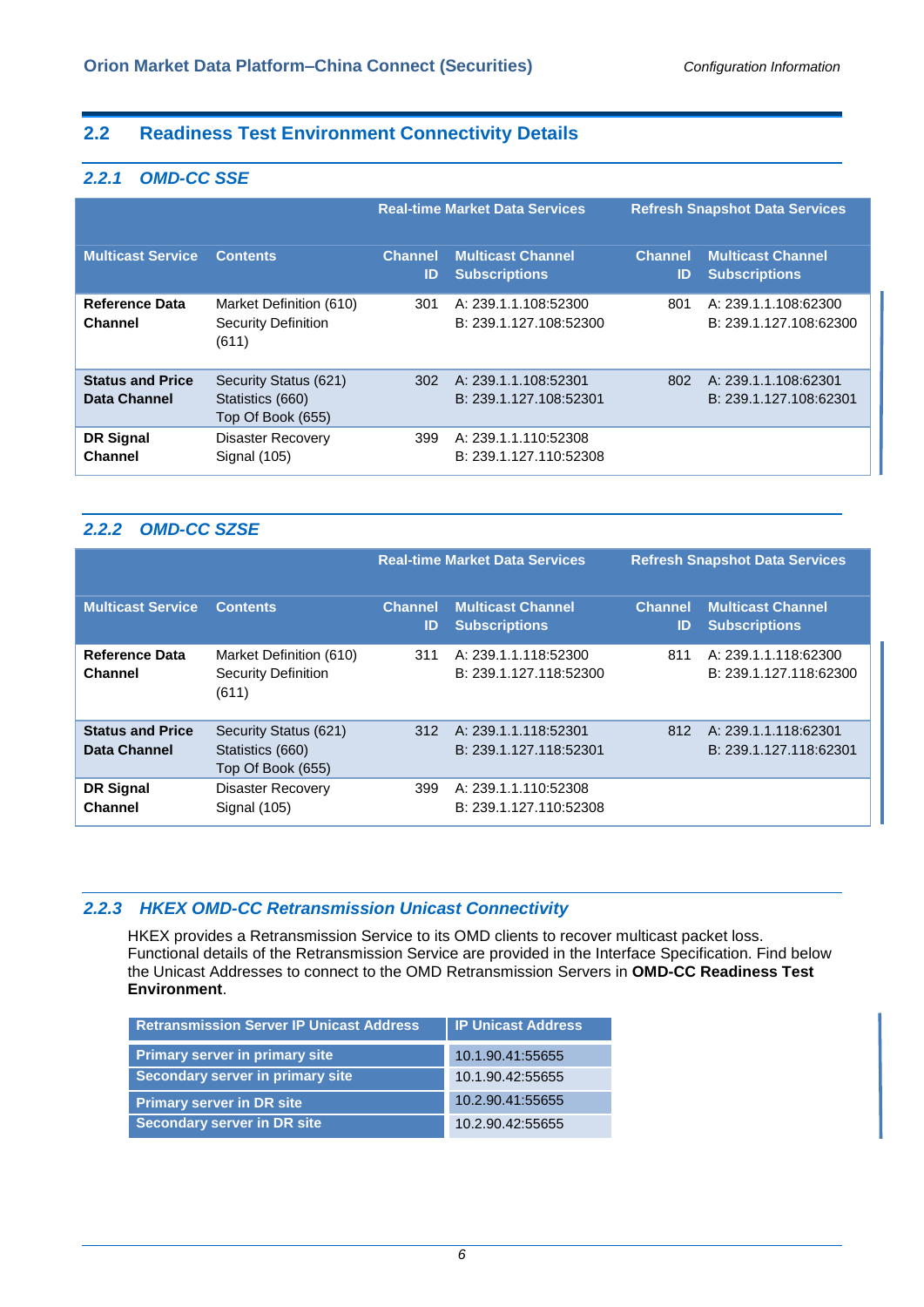### <span id="page-8-0"></span>**2.3 CCCG End-to-End Test Environment Connectivity Details**

#### <span id="page-8-1"></span>*2.3.1 OMD-CC SSE*

|                                         |                                                                |                      | <b>Real-time Market Data Services</b>            |                      | <b>Refresh Snapshot Data Services</b>            |
|-----------------------------------------|----------------------------------------------------------------|----------------------|--------------------------------------------------|----------------------|--------------------------------------------------|
| <b>Multicast Service</b>                | <b>Contents</b>                                                | <b>Channel</b><br>ID | <b>Multicast Channel</b><br><b>Subscriptions</b> | <b>Channel</b><br>ID | <b>Multicast Channel</b><br><b>Subscriptions</b> |
| <b>Reference Data</b><br><b>Channel</b> | Market Definition (610)<br><b>Security Definition</b><br>(611) | 301                  | A: 239.1.1.107:51000<br>B: 239.1.127.107:51000   | 801                  | A: 239.1.1.107:61000<br>B: 239.1.127.107:61000   |
| <b>Status and Price</b><br>Data Channel | Security Status (621)<br>Statistics (660)<br>Top Of Book (655) | 302                  | A: 239.1.1.107:51001<br>B: 239.1.127.107:51001   | 802                  | A: 239.1.1.107:61001<br>B: 239.1.127.107:61001   |
| <b>DR Signal</b><br><b>Channel</b>      | <b>Disaster Recovery</b><br>Signal (105)                       | 399                  | A: 239.1.1.110:51008<br>B: 239.1.127.110:51008   |                      |                                                  |

### <span id="page-8-2"></span>*2.3.2 OMD-CC SZSE*

|                                                |                                                                |                      | <b>Real-time Market Data Services</b>            |                      | <b>Refresh Snapshot Data Services</b>            |
|------------------------------------------------|----------------------------------------------------------------|----------------------|--------------------------------------------------|----------------------|--------------------------------------------------|
| <b>Multicast Service</b>                       | <b>Contents</b>                                                | <b>Channel</b><br>ID | <b>Multicast Channel</b><br><b>Subscriptions</b> | <b>Channel</b><br>ID | <b>Multicast Channel</b><br><b>Subscriptions</b> |
| Reference Data<br><b>Channel</b>               | Market Definition (610)<br><b>Security Definition</b><br>(611) | 311                  | A: 239.1.1.117:51000<br>B: 239.1.127.117:51000   | 811                  | A: 239.1.1.117:61000<br>B: 239.1.127.117:61000   |
| <b>Status and Price</b><br><b>Data Channel</b> | Security Status (621)<br>Statistics (660)<br>Top Of Book (655) | 312                  | A: 239.1.1.117:51001<br>B: 239.1.127.117:51001   | 812                  | A: 239.1.1.117:61001<br>B: 239.1.127.117:61001   |
| <b>DR Signal</b><br>Channel                    | <b>Disaster Recovery</b><br>Signal (105)                       | 399                  | A: 239.1.1.110:51008<br>B: 239.1.127.110:51008   |                      |                                                  |

#### <span id="page-8-3"></span>*2.3.3 HKEX OMD-CC Retransmission Unicast Connectivity*

HKEX provides a Retransmission Service to its OMD-CC clients to recover multicast packet loss. Functional details of the Retransmission Service are provided in the Interface Specification. Find below the Unicast Address to connect to the OMD-CC Retransmission Servers in **CCCG End-to-End Test Environment**.

**Retransmission Server IP Unicast Address 10.1.90.98:55455**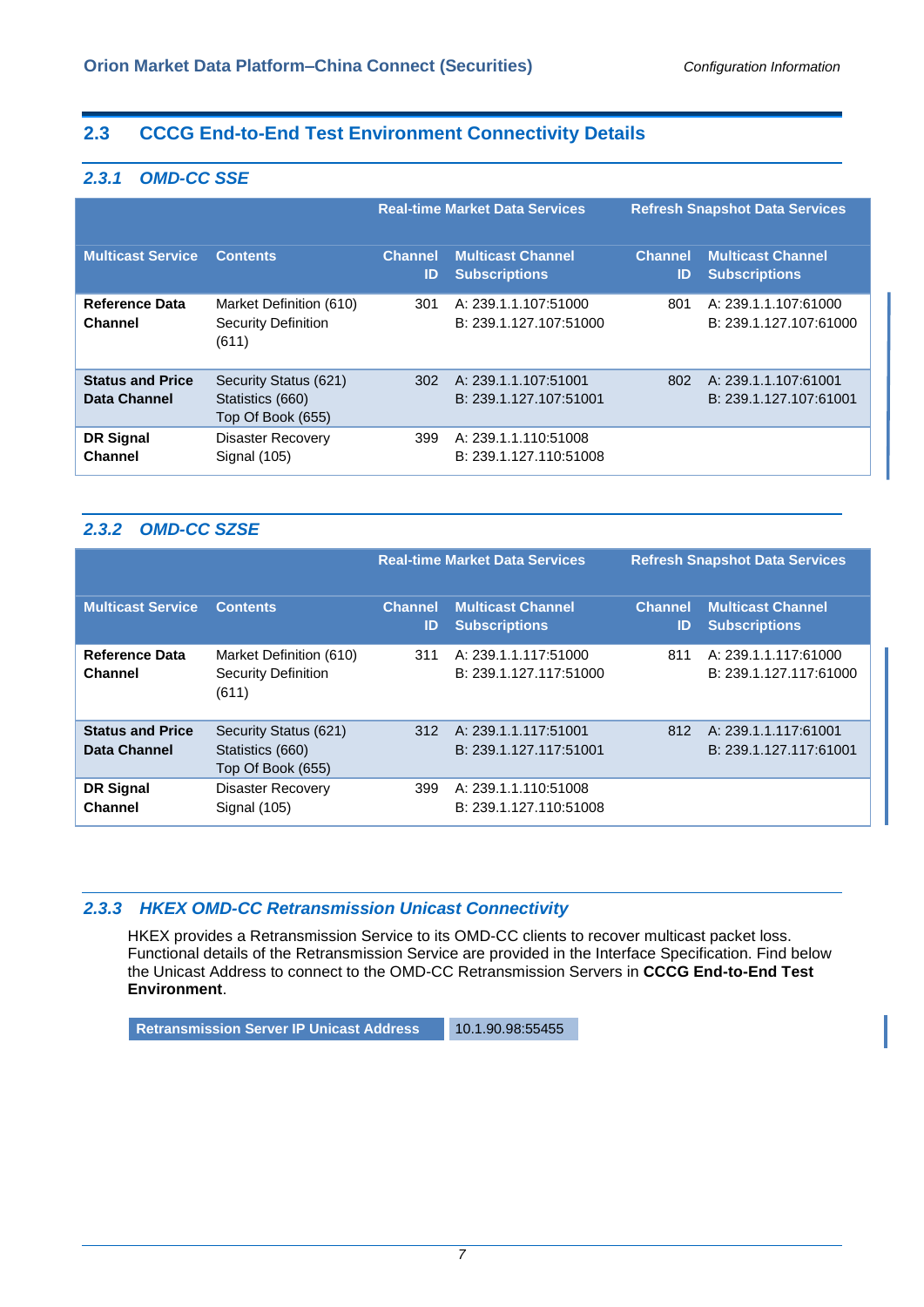#### <span id="page-9-0"></span>**2.4 Individual Client Configuration Details**

Individual clients will be provided with the following configuration details for each set of product feed subscription:

- One Retransmission User ID (Username)
- The subnet and subnet mask of the client segment
- Two unicast client allowable IP addresses for connection with re-transmission servers**<sup>1</sup>**
- Two physical IP addresses and two Virtual IP address of SDNet/2 routers**<sup>2</sup>**
- HSRP/VRRP groups used by SDNet/2 routers

-

Individual client testing configuration information will be provided separately prior to the Readiness Test or CCCG End-to-End Test whilst the client specific production configuration information will be provided upon the client's successful completion of the Readiness Test and prior to the Market Rehearsals/Post Release Test. Please refer to Appendix B for an example of Client Configuration information.

 $1$  Only one unicast client allowable IP addresses for connection with re-transmission servers will be assigned for clients connecting to the Readiness Test + CCCG End-to-End Test environment

 $2$  Only one physical IP addresses and one Virtual IP address of SDNet/2 routers will be assigned for clients connecting to the Readiness Test + CCCG End-to-End Test environment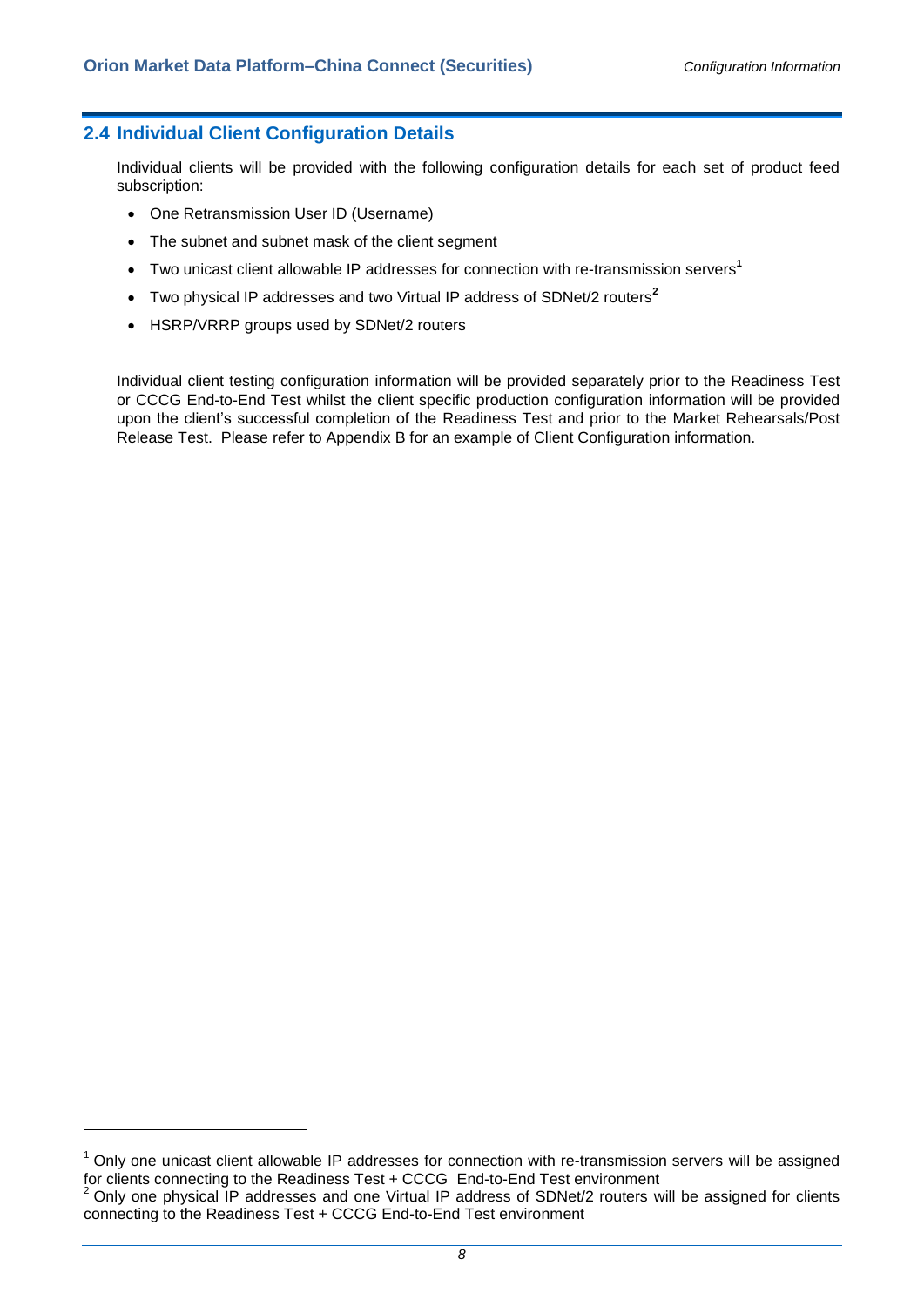## <span id="page-10-0"></span>**3. Guidelines on SDNet/2 lines / HSN connection**

#### <span id="page-10-1"></span>**3.1 Mode of OMD-CC connection**

- For resilience purpose, at least 2 SDNet/2 or HSN lines are required for OMD-CC connection either for individual OMD-CC datafeed product or sharing among different OMD-CC datafeed products.
- The set of 2 SDNet/2 lines is required to locate in the same location. If clients require receiving OMD-CC data in multiple locations, 1 set of 2 SDNet/2 lines are required to install in each location.

#### <span id="page-10-2"></span>**3.2 Bandwidth Requirement**

Full suite of OMD-CC datafeed products and respective estimated bandwidth requirements are as follows.

| <b>Datafeed</b>    | <b>B/W Req't</b> | <b>SDNet/2 High Performance Option</b> |
|--------------------|------------------|----------------------------------------|
| <b>OMD-CC SSE</b>  | 1 Mbps           | Not necessarily required               |
| <b>OMD-CC SZSE</b> | 1 Mbps           | Not necessarily Required               |

#### <span id="page-10-3"></span>**3.3 Sharing of SDNet/2 lines or HSN port set**

Clients may opt to use separated sets or same set of SDNet/2 lines/ HSN ports for receiving data of different OMD-CC datafeed products but should note the following policies on sharing of SDNet/2 for OMD-CC datafeed products:

- Sharing of same set of production SDNet/2 circuits for **OMD-CC and other OMD datafeed products is allowed**.
- Sharing of the same SDNet/2 / HSN circuits for both product and testing purposes is **NOT ALLOWED**.
- **Exchange Participants** who would like to **share the same SDNet/2 circuits with trading traffic (orders and trades) and market data traffic** are however **only** allowed to do so if all the traffic **on** the circuits belongs to **the same market**. For example, Exchange Participants of HKEX securities market may use the same SDNet/2 circuits for their access to OCG, CCCG, OMD-C SS and OMD-CC but **cannot** use the same SDNet/2 circuits for their access to OMD-D and HKATS.
- Clients should note and consider the followings if they are going to adopt shared line mode:
	- i) In case of failure/interruption of the shared circuits, all datafeed products using this set of circuits will be affected.
	- ii) Troubleshooting for network related issues (e.g. performance, latency or packet loss etc.) will be much more difficult and time consuming and assistance from network carriers and HKEX will be limited in such troubleshooting. Clients must accept this risk in making the line sharing decision.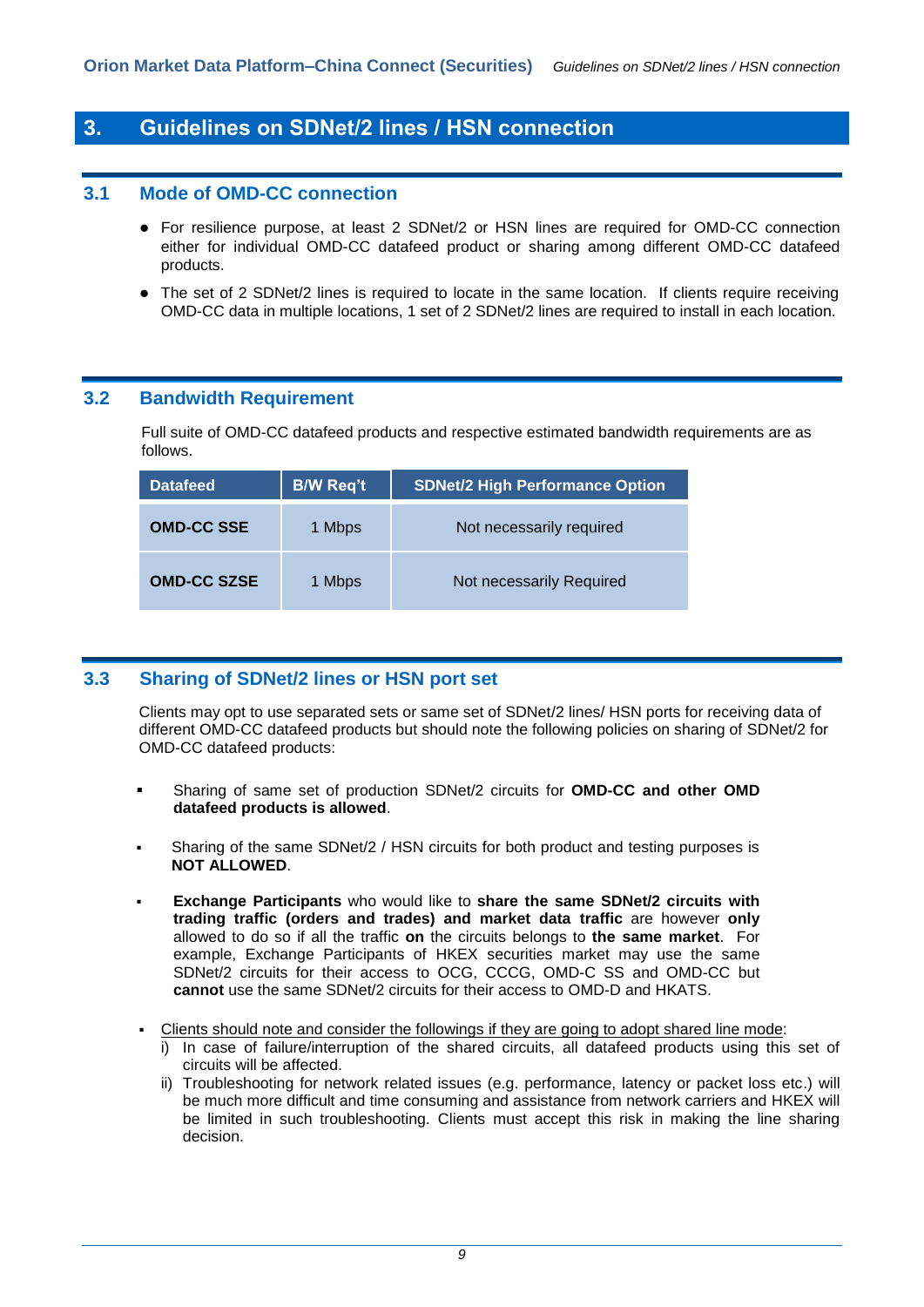#### <span id="page-11-0"></span>**3.4 Bandwidth for shared SDNet/2 lines or HSN port set**

- i) Shared SDNet/2 / HSN circuits must have sufficient bandwidth to support the data transmission of multiple products/devices. Please see below examples for reference:
	- Example: Sharing of a set of SDNet/2 lines for OMD-C SS and OMD-CC SSE The estimated bandwidth requirements for OMD-C SS and OMD-CC SSE are 10Mbps and 1Mbps respectively, a set of SDNet/2 lines with 20Mbps will be required.
- ii) Clients can allocate bandwidth of the shared lines to different products as they wish as long as the bandwidth allocated to each datafeed product meets the estimated bandwidth requirement specified by HKEX.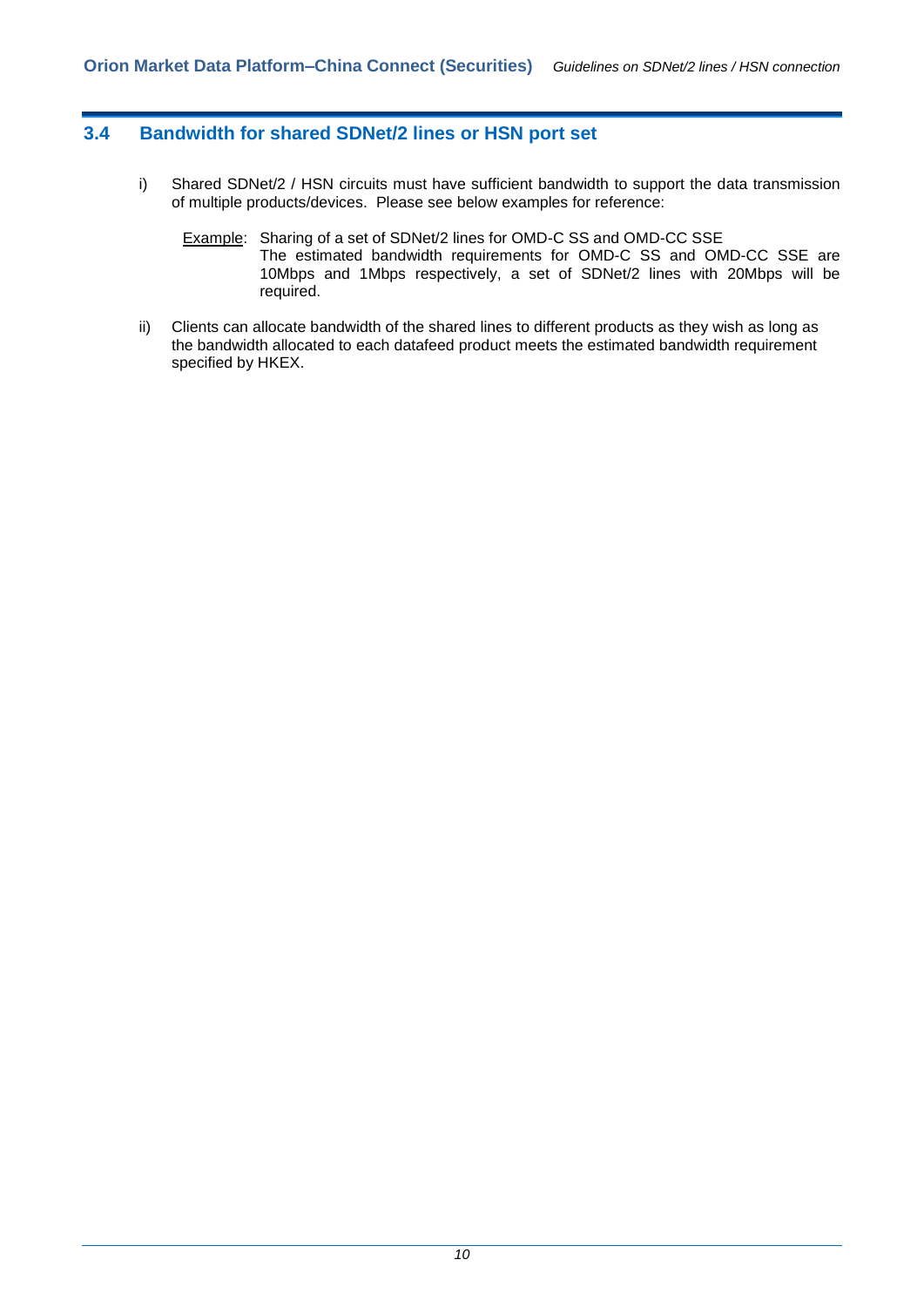## <span id="page-12-0"></span>**4. Other Guidelines on OMD-CC Connections**

#### <span id="page-12-1"></span>**4.1 Additional Login IDs/Client IP addresses for Unicast Retransmission Service**

Direct connection clients will get one set of login ID with two IP addresses for retransmission service per OMD-CC datafeed subscription. That means, clients subscribing to one set of SSE feed and one set of SZSE feed will get two login IDs each with two IP addresses. These login IDs would be generic ID where each ID can be used to recover either the SSE or SZSE missing data rather than tied to the respective datafeed product associated with that login ID provided that the same pair of SDNet/2 or HSN circuits is used for receiving the data from both SSE and SZSE.

Exchange Participants who are entitled to receive two sets of complimentary SSE/SZSE feed via two different pairs of circuits when migrating to CCCG would also be entitled to one complimentary login ID per set of SSE/SZSE feed which is also a generic ID.

To facilitate different clients' internal setup or operational requirement, an additional set of login ID and with/without IP addresses for retransmission service can be offered to clients at a cost on a per request basis.

#### <span id="page-12-2"></span>**4.2 Installation of SDNet/2 and HSN lines**

#### <span id="page-12-3"></span>*4.2.1 SDNet/2 lines*

Clients are required to contact the SDNet/2 Accredited Vendors for installation of SDNet/2 lines for OMD-CC connection. Details of the SDNet/2 Accredited Vendors and reference costs charged by different SDNet/2 Accredited Vendors can be found in Appendix A.

#### <span id="page-12-4"></span>*4.2.2 HSN lines*

Clients who will use HKEX's Hosting Service for OMD-CC connection should contact our Hosting Service team directly for details on the HSN lines.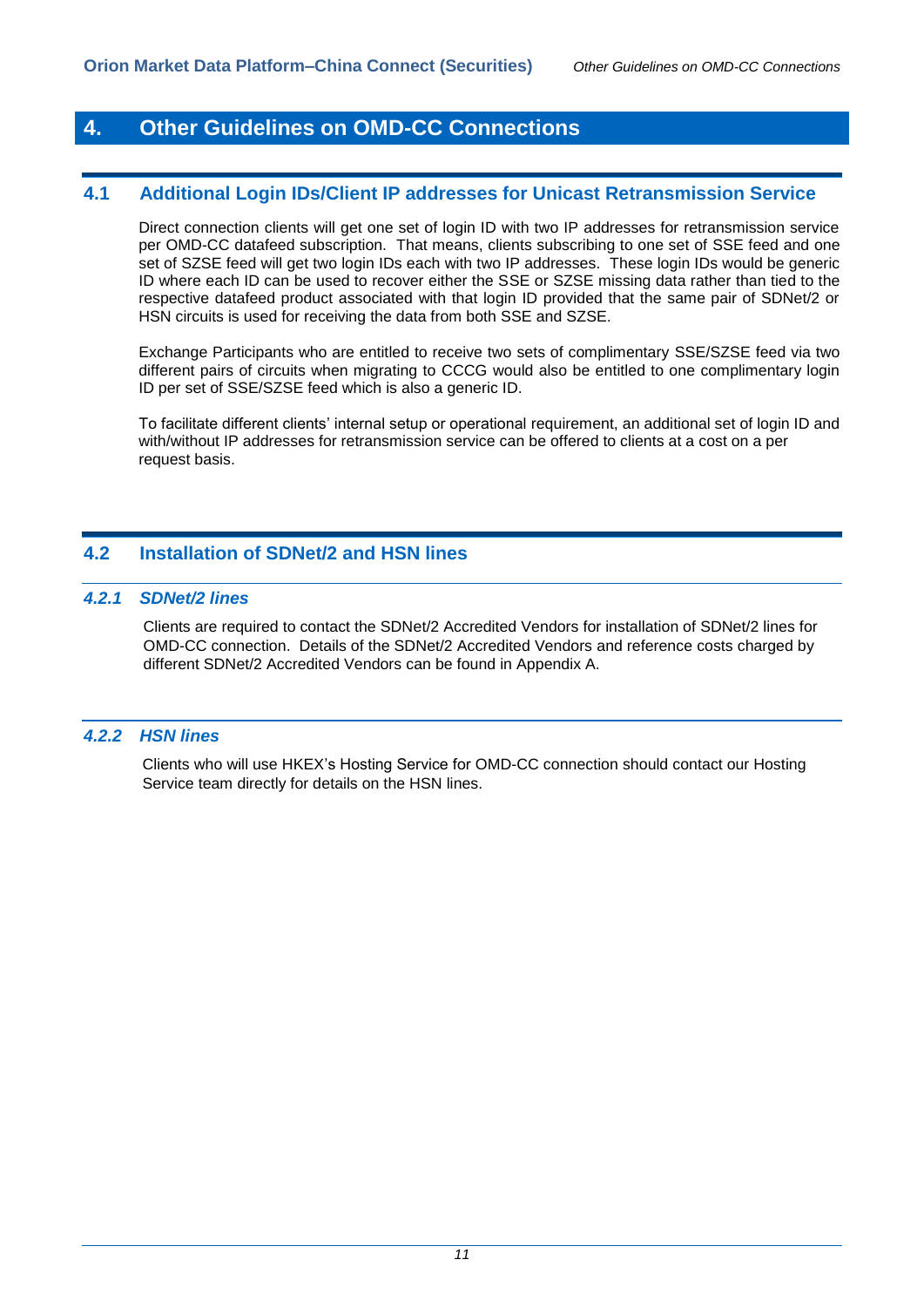#### <span id="page-13-0"></span>**Appendix A – SDNet/2 Accredited Vendors Information**

SDNet/2 services are provided by Accredited Vendors for the provision of circuits from EP/CP/IV locations to HKEX's data centres.

To become an Accredited Vendor, the Vendor's SDNet/2 service must comply with the technical requirements set out by HKEX. The compliance of these technical requirements ensures the Accredited Vendor will deliver a stable, reliable and high quality networking services to the EPs/CPs/IVs.

Three Accredited Vendors have been selected and accredited to provide SDNet/2 network services. These vendors are (in alphabetical order):

- Hong Kong Telecommunications (HKT) Limited (also known as PCCW)
- Hutchison Global Communications Limited (HGC)
- Wharf T&T Limited (Wharf T&T)

For details of SDNet/2 circuit price information / technical specification / service level, please refer to Price [Information / Technical Specification / Service Level of SDNet/2](http://www.hkex.com.hk/eng/prod/dataprod/omd/Documents/SDNet2_Pricing-Technical%20Specification-Service%20Level-OMDV1.pdf) posted on HKEx website.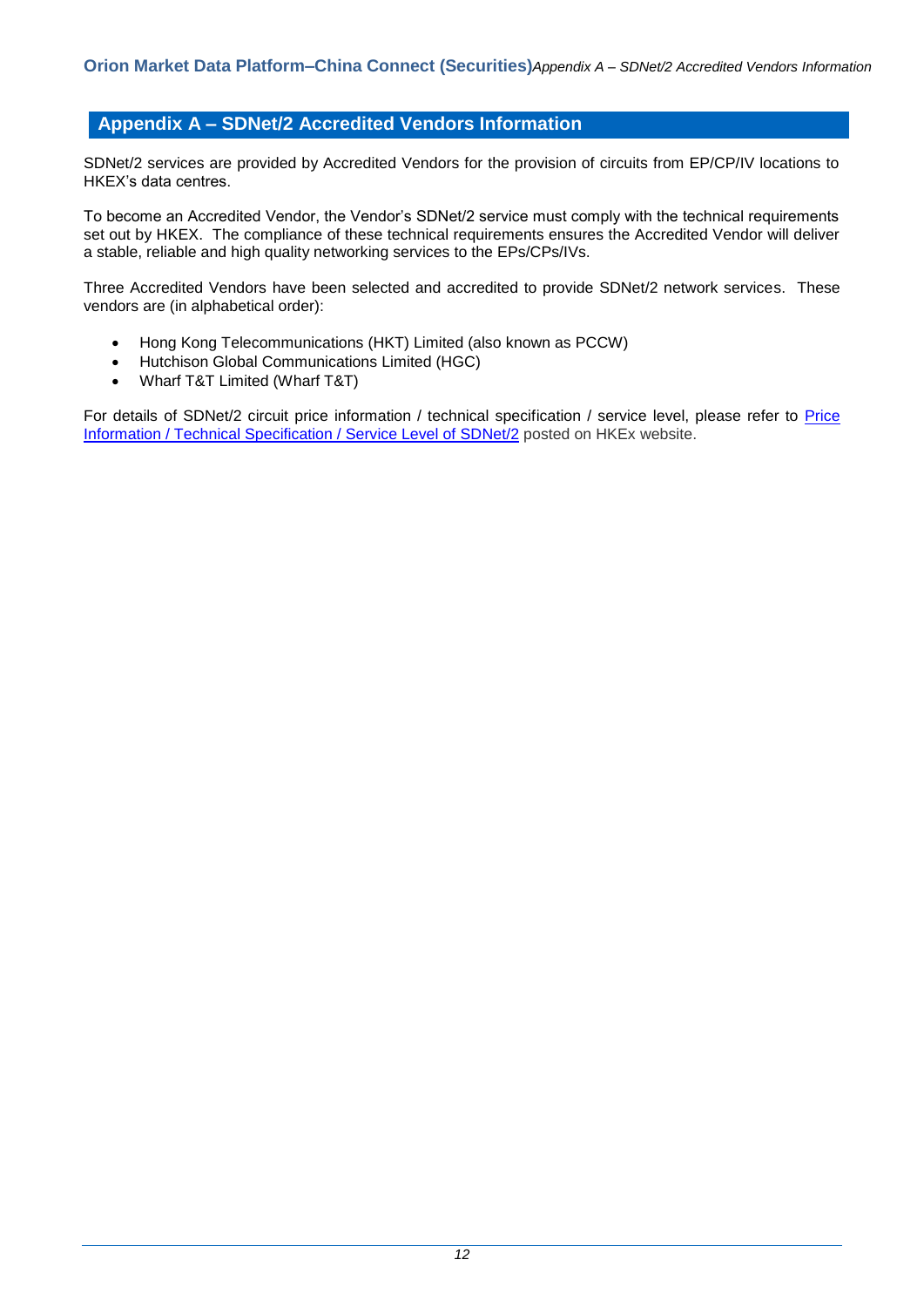## <span id="page-14-0"></span>**Appendix B Sample Client Configuration Information**

### **Client End Network Information (Sample):**

|                 | Username                                                                                                  | CLIENT <sub>1</sub>     |
|-----------------|-----------------------------------------------------------------------------------------------------------|-------------------------|
| 2               | <b>OMD-CC LAN Subnet</b>                                                                                  | 10.55.64.0              |
| 3               | <b>OMD-CC LAN Subnet Mask</b>                                                                             | 255.255.255.224         |
| 4               | Vendor Allowable IP Address 1 for retransmission                                                          | 10.55.64.2              |
| 5               | Vendor Allowable IP Address 2 for retransmission                                                          | 10.55.64.29             |
| 6               | <b>SDNet/2 Primary Circuit Number</b>                                                                     | 808311                  |
| 7               | SDNet/2 Router A LAN IP Address (IP-A)                                                                    | 10.55.64.14             |
| 8               | SDNet/2 Secondary Circuit Number                                                                          | 808312                  |
| 9               | SDNet/2 Router B LAN IP Address (IP-B)                                                                    | 10.55.64.17             |
| 10              | SDNet/2 OMD-CC LAN 1 <sup>st</sup> Virtual Gateway IP Address (Virt-A)                                    | 10.55.64.1              |
| 11              | HSRP/VRRP Group Number used by SDNet/2 Router for Virt-A                                                  | 14                      |
| $\overline{12}$ | SDNet/2 OMD-CC LAN 2 <sup>nd</sup> Virtual Gateway IP Address (Virt-B)                                    | 10.55.64.30             |
| 13              | HSRP/VRRP Group Number used by SDNet/2 Router for Virt-B                                                  | 17                      |
| $\overline{14}$ | Multicast Protocol used by SDNet/2 Routers                                                                | IGMP <sub>v2</sub>      |
| $\overline{15}$ | SDNet/2 Router Physical Interface for OMD-CC                                                              | Gi0/0                   |
| 16              | SDNet/2 Router Port Speed for OMD-CC                                                                      | Auto Sense up to 1Gbps  |
| 17              | SDNet/2 Router Port Duplex Mode for OMD-CC                                                                | <b>Auto Negotiation</b> |
| $\overline{18}$ | IP address ranges usable by Vendors (IP addresses outside these                                           | 10.55.64.9-13           |
|                 | ranges are used and reserved by HKEX)                                                                     | 10.55.64.18-22          |
|                 | Note: Vendors can use same set of addresses for Unicast<br>retransmission for the multicast transmission) |                         |

## **Host End Network Information (Sample):**

| $\overline{1}$                                                            | Multicast Source Segment of Stream A in Primary Site forwarded by | 10.1.8.0/24   |
|---------------------------------------------------------------------------|-------------------------------------------------------------------|---------------|
|                                                                           | Vendor SDNet/2 Router A                                           |               |
| $\overline{2}$                                                            | Multicast Source Segment of Stream A in Backup Site forwarded by  | 10.2.8.0/24   |
|                                                                           | Vendor SDNet/2 Router A                                           |               |
| $\overline{3}$                                                            | Multicast Source Segment for multicast stream B in Primary Site   | 10.1.9.0/24   |
|                                                                           | forwarded by Vendor SDNet/2 Router B                              |               |
| $\overline{4}$                                                            | Multicast Source Segment for multicast stream B in Backup Site    | 10.2.9.0/24   |
|                                                                           | forwarded by Vendor SDNet/2 Router B                              |               |
|                                                                           | Primary Site Primary Retransmission Server IP Address             | 10.1.90.94/24 |
|                                                                           | Primary Site Primary Retransmission Server TCP Port Number        | 55455         |
|                                                                           | Primary Site Secondary Retransmission Server IP Address           | 10.1.90.95/24 |
|                                                                           | Primary Site Secondary Retransmission Server TCP Port Number      | 55455         |
|                                                                           | Backup Site Primary Retransmission Server IP Address              | 10.2.90.94/24 |
|                                                                           | Backup Site Primary Retransmission Server TCP Port Number         | 55455         |
| $\frac{5}{6}$ $\frac{6}{7}$ $\frac{8}{10}$ $\frac{9}{10}$ $\frac{11}{12}$ | Backup Site Secondary Retransmission Server IP Address            | 10.2.90.95/24 |
|                                                                           | Backup Site Secondary Retransmission Server TCP Port Number       | 55455         |